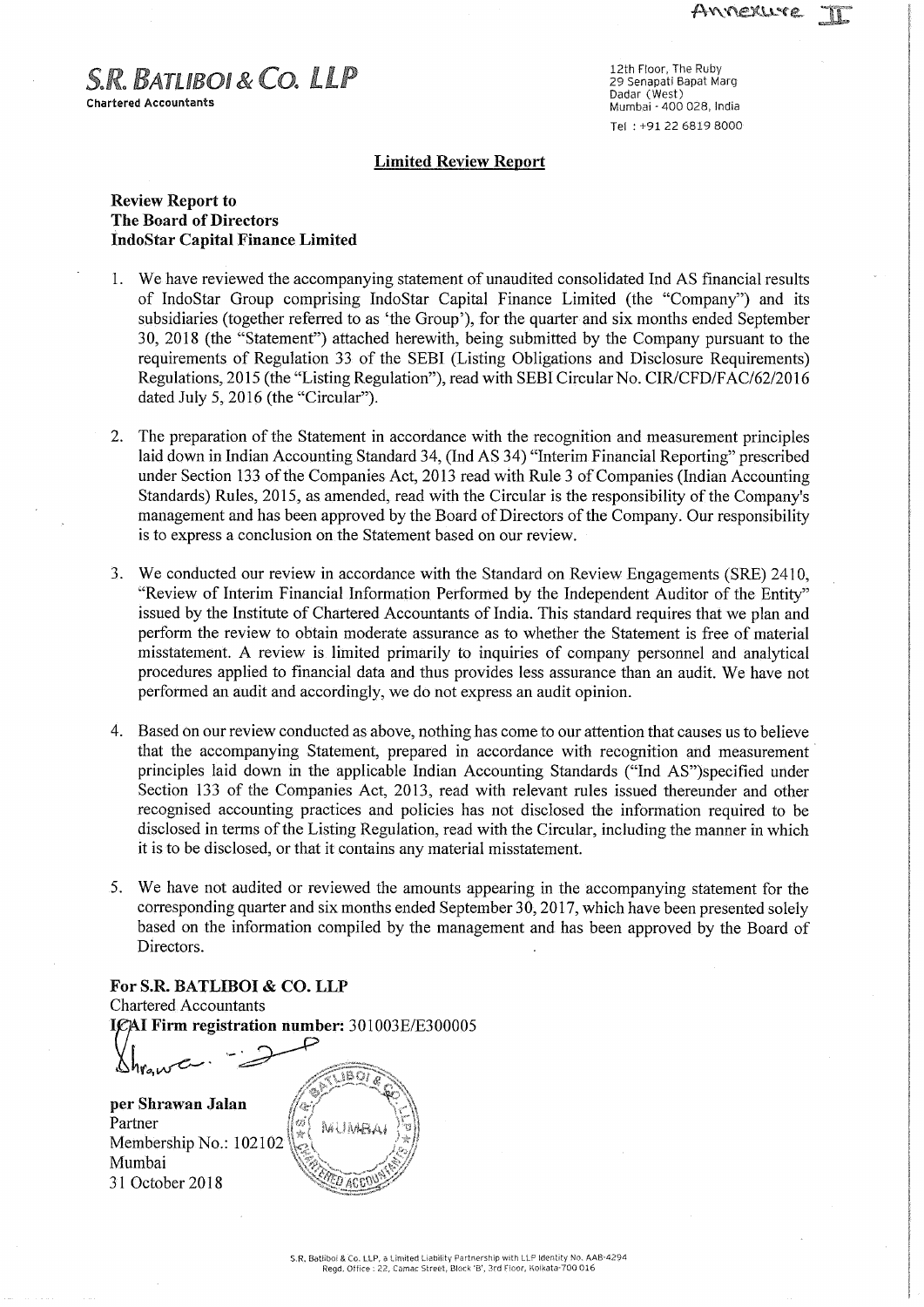### INDOSTAR CAPITAL FINANCE LIMITED

Regd Office: One Indiabulls Centre, Tower 2A, 20th Floor, Jupiter Mills Compound, <sup>S</sup> <sup>8</sup> Marg, Mumbai - 400013, India Tel: +91 22 43157000 Fax: +91 22 43157010

CIN: L65100MH2009PLC268160 Website: www.indostarcapital.com E: contact@indostarcapital.com

STATEMENT OF CONSOLIDATED UNAUDITED FINANCIAL RESULTS FORTHE QUARTER AND SIX MONTHS ENDED 30 SEPTEMBER 2018

|         |                                                            |                   |                  |                   |                   | (INR in Lakhs)<br>Six months ended |
|---------|------------------------------------------------------------|-------------------|------------------|-------------------|-------------------|------------------------------------|
|         |                                                            |                   | Quarter ended    |                   |                   |                                    |
| Sr. No. | Particulars                                                | 30 September 2018 | 30 June 2018     | 30 September 2017 | 30 September 2018 | 30 September 2017                  |
|         |                                                            | Unaudited         | <b>Unaudited</b> | <b>Unaudited</b>  | Unaudited         | Unaudited                          |
|         | <b>Revenue from operations</b>                             |                   |                  |                   |                   |                                    |
| (i)     | Interest income                                            | 27,861            | 22,339           | 19,703            | 50,200            | 37,832                             |
| (i)     | Fees income                                                | 3,358             | 565              | 27                | 3,923             | 64                                 |
| (iii)   | Net gain/(loss) on fair value changes                      | 757               | (391)            | 219               | 366               | 399                                |
| (1)     | Total revenue from operations                              | 31,976            | 22,513           | 19,949            | 54,489            | 38,295                             |
| (11)    | Other income                                               |                   |                  |                   |                   | 6                                  |
| (III)   | Total income (I+II)                                        | 31,976            | 22,513           | 19,949            | 54,489            | 38,301                             |
|         |                                                            |                   |                  |                   |                   |                                    |
|         | Expenses                                                   |                   |                  |                   |                   |                                    |
| (i)     | Finance costs                                              | 14,038            | 11,193           | 7,402             | 25,230            | 15,065                             |
| (ii)    | Employee benefits expense                                  | 4,564             | 3,233            | 2,392             | 7,797             | 4,824                              |
| (iii)   | Depreciation and amortisation expense                      | 430               | 404              | 74                | 834               | 143                                |
| (iv)    | Other expenses                                             | 1.922             | 1,772            | 596               | 3,694             | 1,071                              |
| (v)     | Impairment on financial instruments                        | 1,106             | 768              | (1, 192)          | 1,875             | (1, 357)                           |
| (IV)    | <b>Total expenses</b>                                      | 22,060            | 17,370           | 9.272             | 39,430            | 19,746                             |
| (V)     | Profit before tax (III-IV)                                 | 9,916             | 5,143            | 10,677            | 15,059            | 18,555                             |
|         |                                                            |                   |                  |                   |                   |                                    |
|         | Provision for taxation                                     |                   |                  |                   |                   |                                    |
|         | Current tax                                                | 3,432             | 2,918            | 3,115             | 6,350             | 6,050                              |
|         | Deferred tax                                               | 86                | (923)            | 617               | (837)             | $-454$                             |
| (VI)    | Tax expenses                                               | 3,518             | 1,995            | 3,732             | 5,513             | 6,504                              |
| (VII)   | Profit after tax (V-VI)                                    | 6,398             | 3,148            | 6,945             | 9.546             | 12,051                             |
|         |                                                            |                   |                  |                   |                   |                                    |
| (VIII)  | Other comprehensive income, net of tax                     |                   |                  |                   |                   |                                    |
|         | (a) Items that will not be reclassified to profit or loss  |                   |                  | (4)               | 5                 | (8)                                |
|         | (b) Items that will be reclassified to profit or loss      |                   |                  |                   |                   |                                    |
|         | Total other comprehensive income, net of tax.              |                   |                  | (4)               |                   | (8)                                |
| (IX)    | Total comprehensive Income (Vil+VIII)                      | 6,399             | 3,152            | 6.941             | 9,551             | 12,043                             |
|         |                                                            |                   |                  |                   |                   |                                    |
| (X)     | Paid up equity share capital (Face value of INR 10/- each) | 9,224             | 9,220            | 7,868             | 9,224             | 7,868                              |
|         |                                                            |                   |                  |                   |                   |                                    |
| (XI)    | Earnings per share (not annualised)                        |                   |                  |                   |                   |                                    |
|         | Basic (INR)                                                | 7.15              | 3.62             | 8.84              | 10.77             | 15.33                              |
|         | Diluted (INR)                                              | 6.36              | 3.27             | 7.97              | 9.63              | 13.82                              |
|         |                                                            |                   |                  |                   |                   |                                    |

#### Notes 1

D acci

The financial results of the Company have been prepared in accordance the Indian Accounting Standard ("Ind AS") notified under Section <sup>133</sup> of the Companies Act, <sup>2013</sup> ("the Act") read with the Companies (Indian Accounting Standard) Rules, 2015 as amended from time to time to the. Company has adopted ind AS from 1 April 2018 with effective transition date of 1 April<br>2017. This transition has been carried Bank of India ("RBI"), the National Housing Bank ("NHB") and generally accepted accounting principles in India (collectively referred to as "Previous GAAP"). Accordingly, the impact of transition has been recorded'In the opening reserve as at1 April <sup>2017</sup> and the corresponding figures presented'In these results have been restated/reclassified.

There is a possibility that these financial results for the current and previous periods may require adjustments due to changes in financial reporting requirements arising from new standards, modifications to the existing standards, guidelines issued by the Ministryof Company Affairs, the NHB and the RBI or changes in the use of one or more optional exemptions from full retrospective applications of certain Ind AS permitted under Ind AS- <sup>101</sup> which may arise upon finalisation of the financial statements as at and for the year ending <sup>31</sup> March <sup>2019</sup> prepared under Ind AS.

2 As permitted under circular no. CIR/CFD/FAC/62/2016 dated 5 July 2016 issued by the Securities and Exchange Board of India ("SEBI"), the Company has opted to avail exemption for submission of Ind AS compliant financial results and statement of assets and liabilities for the previous year ended 31 March 2018. Further, the consolidated financial results for the quarter<br>and six months ended 30 Septem consolidated financial results for the quarter and six months ended <sup>30</sup> September <sup>2017</sup> provide <sup>a</sup> true and fairview of the Companys affairs.

<sup>3</sup> The consolidated financial results of IndoStar Capital Finance Limited ("ICFL" or "the Company") for the quarter and six months ended <sup>30</sup> September <sup>2018</sup> have been reviewed by the Audit , Committee and subsequently approved at the meeting of the Board of Directors held on <sup>31</sup> October 2018. The consolidated financial results have been subjected to <sup>a</sup> limited review, by the Statutory Auditors of the Company, as indicated above ,

As required by paragraph 32 of Ind AS 101, net profit reconciliation between the figures under the Previous GAAP and Ind AS is as under:

|                                                                                                         |                   | (INR in Lakhs)                                     |  |
|---------------------------------------------------------------------------------------------------------|-------------------|----------------------------------------------------|--|
|                                                                                                         | Quarter ended     | Six months ended<br>30 September 2017<br>Unaudited |  |
| <b>Particulars</b>                                                                                      | 30 September 2017 |                                                    |  |
|                                                                                                         | <b>Unaudited</b>  |                                                    |  |
| Net profit after tax under Previous GAAP                                                                | 5,703             | 11.044                                             |  |
| Ind AS adjustments resulting in increase/(decrease) in net profit after tax under the<br>Previous GAAP: |                   |                                                    |  |
| <b>Expected credit Loss provision</b>                                                                   | 2,073             | 2.345                                              |  |
| Effective interest rate on financial assets and liabilities (net)                                       | 395               | 511                                                |  |
| ESOP fair value charge                                                                                  | (583)             | (1,328)                                            |  |
| Others                                                                                                  | 12                |                                                    |  |
| Tax effect on above adjustments                                                                         | (654)             | (532)                                              |  |
| Net profit after tax as per Ind AS                                                                      | 6,945             | 12,051                                             |  |
| Other comprehensive income, net of tax                                                                  |                   |                                                    |  |
| Total comprehensive income                                                                              | 6.941             | 12,043                                             |  |



. .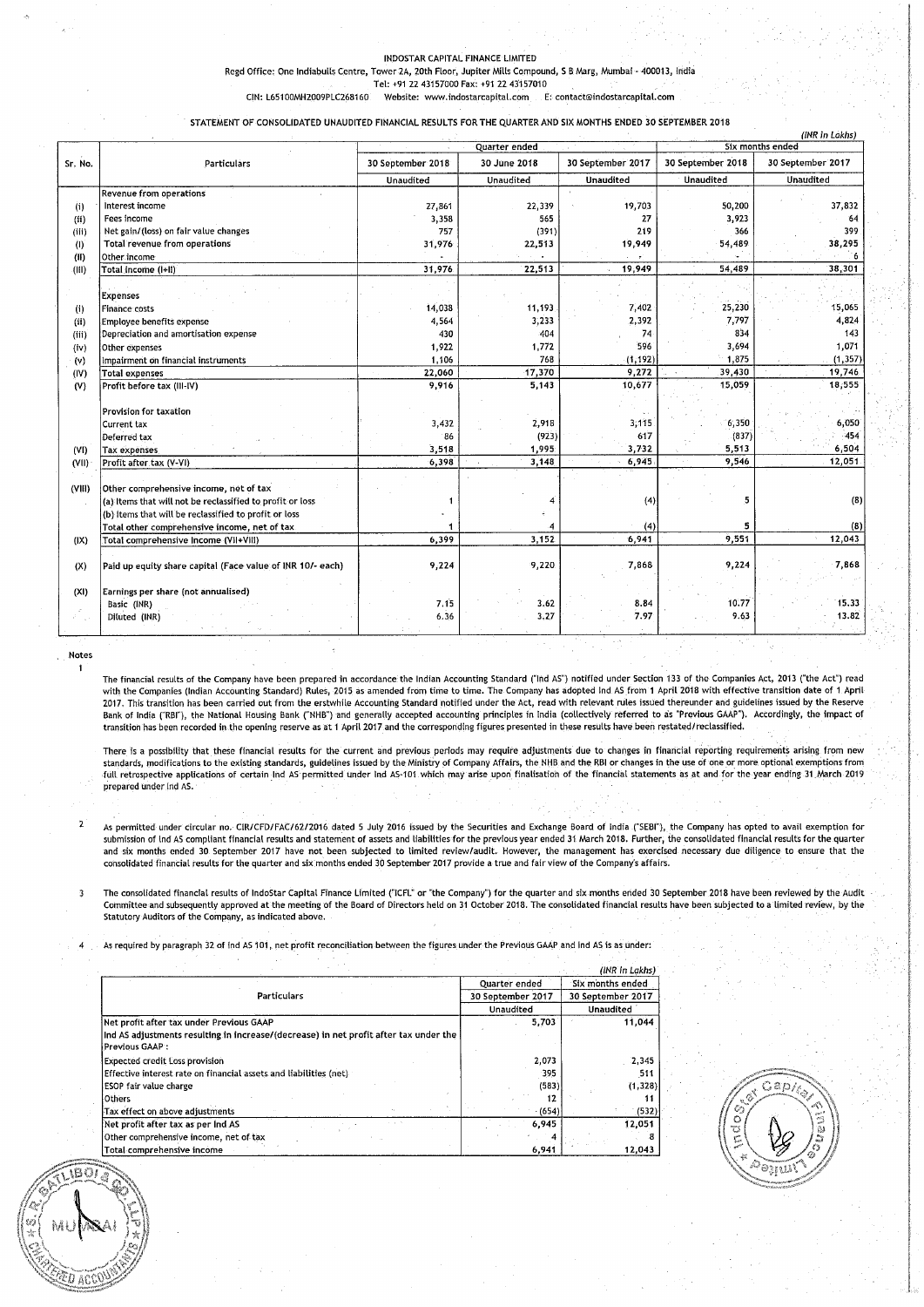Consolidated statement of Assets and Liabilities as at 30 September 2018: -5.

| (INR in Lakhs)                                                                  |                    |  |  |
|---------------------------------------------------------------------------------|--------------------|--|--|
| <b>Particulars</b>                                                              | As at 30 September |  |  |
|                                                                                 | 2018               |  |  |
|                                                                                 | <b>Unaudited</b>   |  |  |
| I. ASSETS                                                                       |                    |  |  |
| Cash and cash equivalents                                                       | 44,587             |  |  |
| Bank balances other than cash and cash equivalents                              | 6,322              |  |  |
| Receivables                                                                     |                    |  |  |
| <b>Trade receivables</b>                                                        | 159                |  |  |
| Loans                                                                           | 7,69,283           |  |  |
| Investments                                                                     | 49,811             |  |  |
| Other financial assets                                                          | 11,274             |  |  |
|                                                                                 | 8,81,436           |  |  |
| Non-financial assets                                                            |                    |  |  |
| Non-current tax assets (net)                                                    | 740                |  |  |
| Deferred tax assets (net)                                                       | 10.625             |  |  |
| Property, plant and equipment                                                   | 6,890              |  |  |
| Intangible assets                                                               | 350                |  |  |
| Capital work-in-progress                                                        | 35                 |  |  |
| Other non-financial assets                                                      | 2,699              |  |  |
|                                                                                 | 21,339             |  |  |
|                                                                                 |                    |  |  |
| <b>TOTAL ASSETS</b>                                                             | 9,02,775           |  |  |
|                                                                                 |                    |  |  |
| II. LIABILITIES AND EQUITY                                                      |                    |  |  |
| <b>LIABILITIES</b>                                                              |                    |  |  |
| <b>Financial liabilities</b>                                                    |                    |  |  |
| Trade payables                                                                  |                    |  |  |
| (i) total outstanding to micro enterprises and small enterprises                |                    |  |  |
| (ii) total outstanding dues of creditors other than micro enterprises and small | 475                |  |  |
| Debt securities                                                                 | 2,55,550           |  |  |
| Borrowings (other than debt securities)                                         | 3,24,767           |  |  |
| Other financial liabilities                                                     | 30,244             |  |  |
|                                                                                 | 6,11,036           |  |  |
| Non-financial liabilities                                                       |                    |  |  |
| Provisions                                                                      | 280                |  |  |
| Other non-financial liabilities                                                 | 464                |  |  |
|                                                                                 | 744                |  |  |
|                                                                                 |                    |  |  |
| Equity<br>Equity share capital                                                  | 9,224              |  |  |
|                                                                                 | 2,81,771           |  |  |
| Other equity                                                                    | 2.90,995           |  |  |
| <b>Total equity</b>                                                             |                    |  |  |
|                                                                                 | 9,02,775           |  |  |
| TOTAL EQUITY AND LIABILITIES                                                    |                    |  |  |

,The Company has opted to publish extract of consolidated unaudited financial results, pursuant to option made available as per the Regulation <sup>33</sup> ofthe SEBI (Listing Obligations and Disclosure Requirements) Regulations, <sup>2015</sup> read with SEBI circular dated <sup>5</sup> July 2016. The standalone financial results are available onthe Website of the Company at www.indostarcapital com and on the websites of the BSE Ltd at www bseindia corn and the National Stock Exchange of India Ltd. at www. nsein'dia. com.

The key information of the standalone unaudited financial results of the Company for the quarter and six months ended <sup>30</sup> September <sup>2018</sup> and quarter ended <sup>30</sup> September <sup>2017</sup> are given below.

|                                                  |                   |                   | (INR in Lakhs)    |
|--------------------------------------------------|-------------------|-------------------|-------------------|
|                                                  | Ouarter ended     | Six months ended  | Ouarter ended     |
| <b>Particulars</b>                               | 30 September 2018 | 30 September 2018 | 30 September 2017 |
|                                                  | Unaudited         | <b>Unaudited</b>  | Unaudited         |
| Revenue from operations (including other income) | 31,347            | 53.508            | 19.916            |
| <b>Profit before tax</b>                         | 10.584            | 16,330            | 10,839            |
| Profit after tax                                 | 7,089             | 10,873            | 7.106             |

The' Company is primarily engaged in the business of financing and accordingly there are no separate reportable segments as per Ind AS <sup>108</sup> dealing with Operating segment.

 $\bf{8}$ The Company during the quarter ended 30 September 2018 has allotted 40,500 equity shares of INR 10/- each, fully paid up on exercise of stock options by eligible employees under various<br>Employees Stock Options Plan(s).

The Board of Directors of the Company at their meeting held on <sup>31</sup> October <sup>2018</sup> adopted <sup>a</sup> Dividend Distribution Policy and pursuant to that declared an Interim Dividend at the rate of 10%  $\overline{9}$ i.e. INR 1/- per equity share of the face value of INR 10/- each, for financial year 2018-19 and fixed the Record Date for the purpose of determining the entitlement of shareholders for the Interim Dividend as Wednesday, <sup>14</sup> November 2018. The Dividend Distribution Policy of the Company is available on the website of the Company at www. indostarcapital com.

10 The Secured Listed Non-Convertible Debentures of the Company as on 30 September 2018 are secured by first pari- passu charge on a freehold land owned by the Company and first paripassu charge by way of hypothecation, over standard present and future receivables. The total asset cover required thereof has been maintained as per the terms and conditions stated in the respective Debenture Trust Deeds.

Figures for the previous periods have been regrouped and / or reclassified wherever considered necessary to conform to current period presentation.



For and on behalf of the Board of Directors of IndoStar Capital Finance Limited

R. Lialle

R. Sridhar Executive Vice-Chairman & CEO DIN: 00136697

Place: Mumbai Date: <sup>31</sup> October 2018

6

 $\overline{7}$ 

 $11$